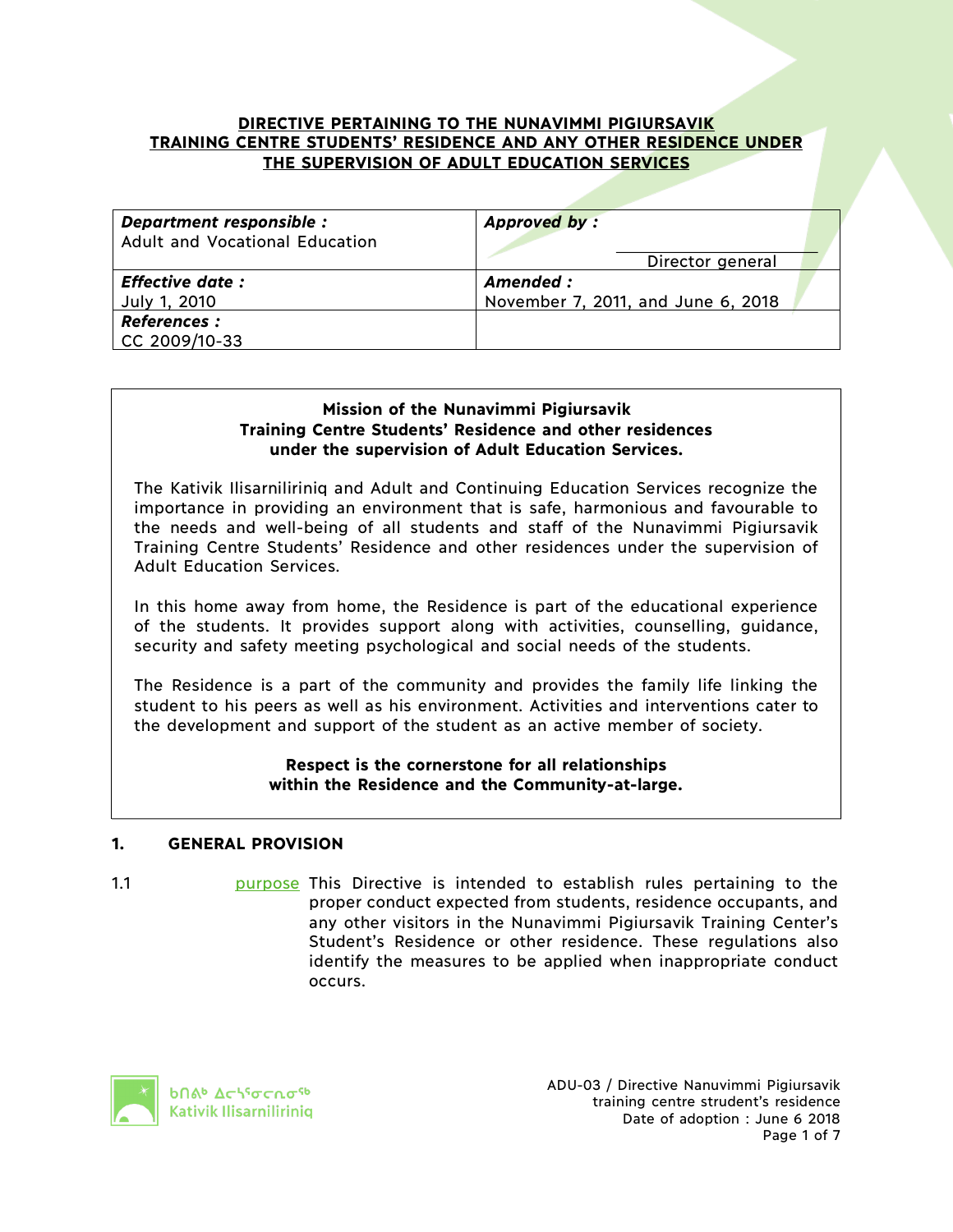#### 1.2 definitions In this directive, the following words or expressions are defined as:

- a) **Bootlegging:** to produce, distribute, or sell alcohol;
- b) **Bullying:** a combination of power and aggression occurring when a person maliciously and repeatedly intimidates another person verbally, physically, or psychologically;
- c) **Child:**
	- i) A child of the student;
		- ii) A child of the student's spouse or of both;
		- iii) A child living with the student for whom legal adoption procedured have been undertaken;
		- iv) A child who has been adopted in accordance with Inuit tradition and duly registered as such;
- d) **Common area**: cafeteria, lounge, laundry rooms recreation areas, etc.;
- e) **Drugs:** a controlled substance, as set out in the *Controlled Drugs and substances Act* and any other substance used as an intoxicant;
- f) **Occupant**: a person entitled to room and board in the Residence;
- g) **Physical assault:** the intentional application of force, directly or indirectly, in any degree at all, to a person without that person's consent;
- h) **Residence:** the Nunavimmi Pigiursavik Training Center students' residence and its surrounding area and any other residences under the supervision of Adult Education Services;
- i) **Residence Manager:** the Residence Manager of the Nunavimmi Pigiursavik Training Center Residence or in this absence the Principal of the Center;
- j) **Spouse** : person who:
	- i) Is married to the student. Or
	- ii) Has been living with the student in a conjugal relationship for at least 12 consecutive months;
- k) **Student**: a student living in the Residence;
- l) **Trafficking**: giving, exchanging, selling any illegal substances;

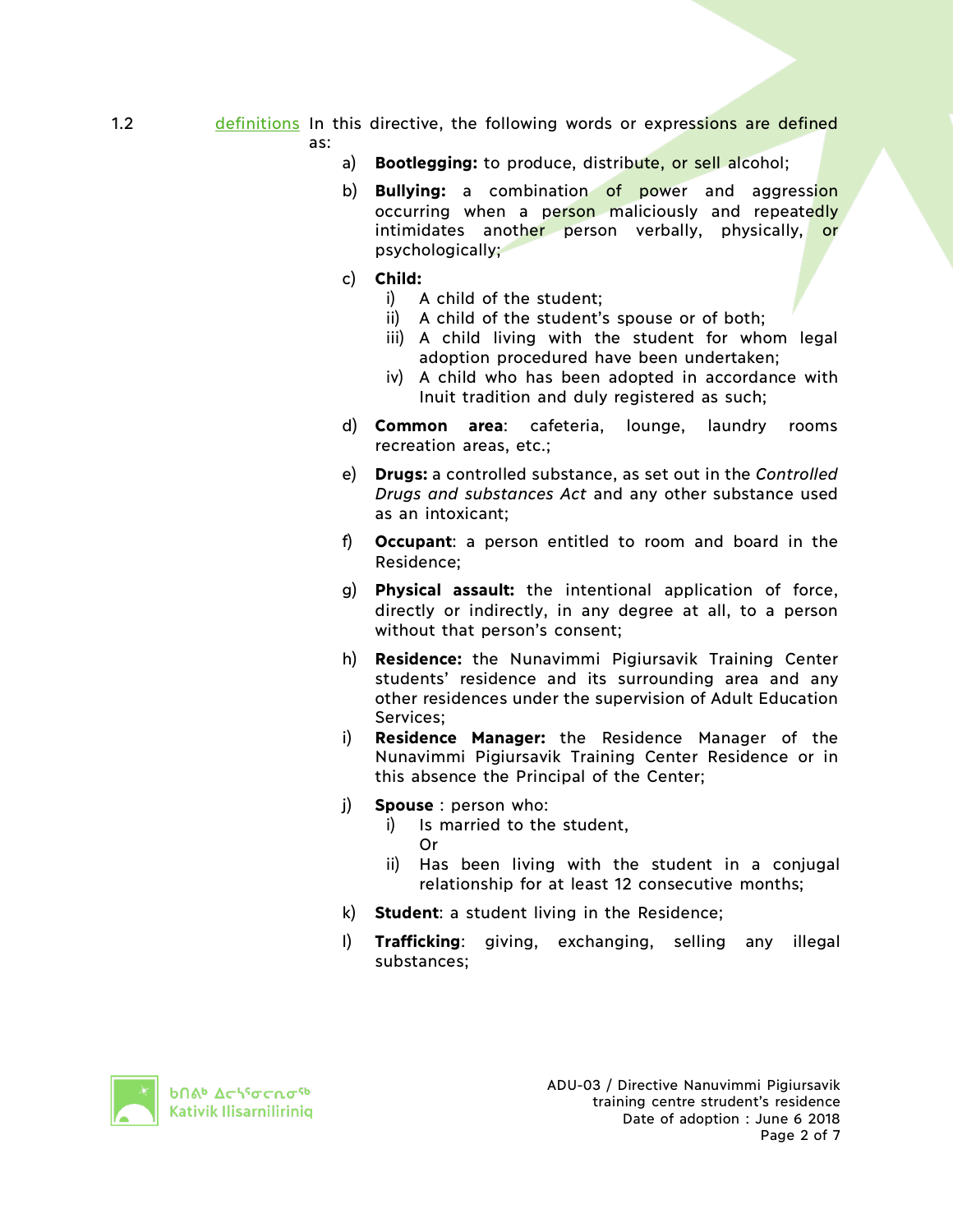- m) **Vandalism** : deliberate damage of property;
- n) **Weapon**: anything used, designed to be used, or intended for use in causing injury or death to any person. It can include objects which can be used as weapons such as rocks, pocket knives, or tools if displayed to threaten or intimidate.

#### **2. REQUIREMENTS**

- 2.1 general rules All Residence occupants and visitors must :
	- a) demonstrate respect and consideration for other persons and property;
	- b) respect quiet time and curfew as established by the Residence Manager;
	- c) maintain the rooms, furniture, equipment and common area in a clean and good condition;
	- d) not smoke inside the Residence or near entrance areas;
	- e) abide by local community by-laws and any other laws.
- 2.2 **unacceptable The following forms of behaviour are unacceptable and not** forms of tolerated in the Residence and its surrounding area: behavior
	- a) bullying and violence;
		- b) theft;
		- c) vandalism;
		- d) drug trafficking and bootlegging;
		- e) assault (physical or sexual) on another person;
		- f) conjugal violence;
		- g) possession of any weapon, drugs or alcohol within the Residence and its surrounding area;
		- h) being under the influence of alcohol or drugs;
		- i) any behaviour that may be detrimental to the well-being of the students and any other individual of the Residence;
		- j) any violation of School Board policies, laws or municipal by-laws.
- 2.3 **agreement All students must sign the Student Agreement as provided in** Annex A. This Agreement is kept in the student's file.
- 2.4 **pets** No pets allowed in the Residence.

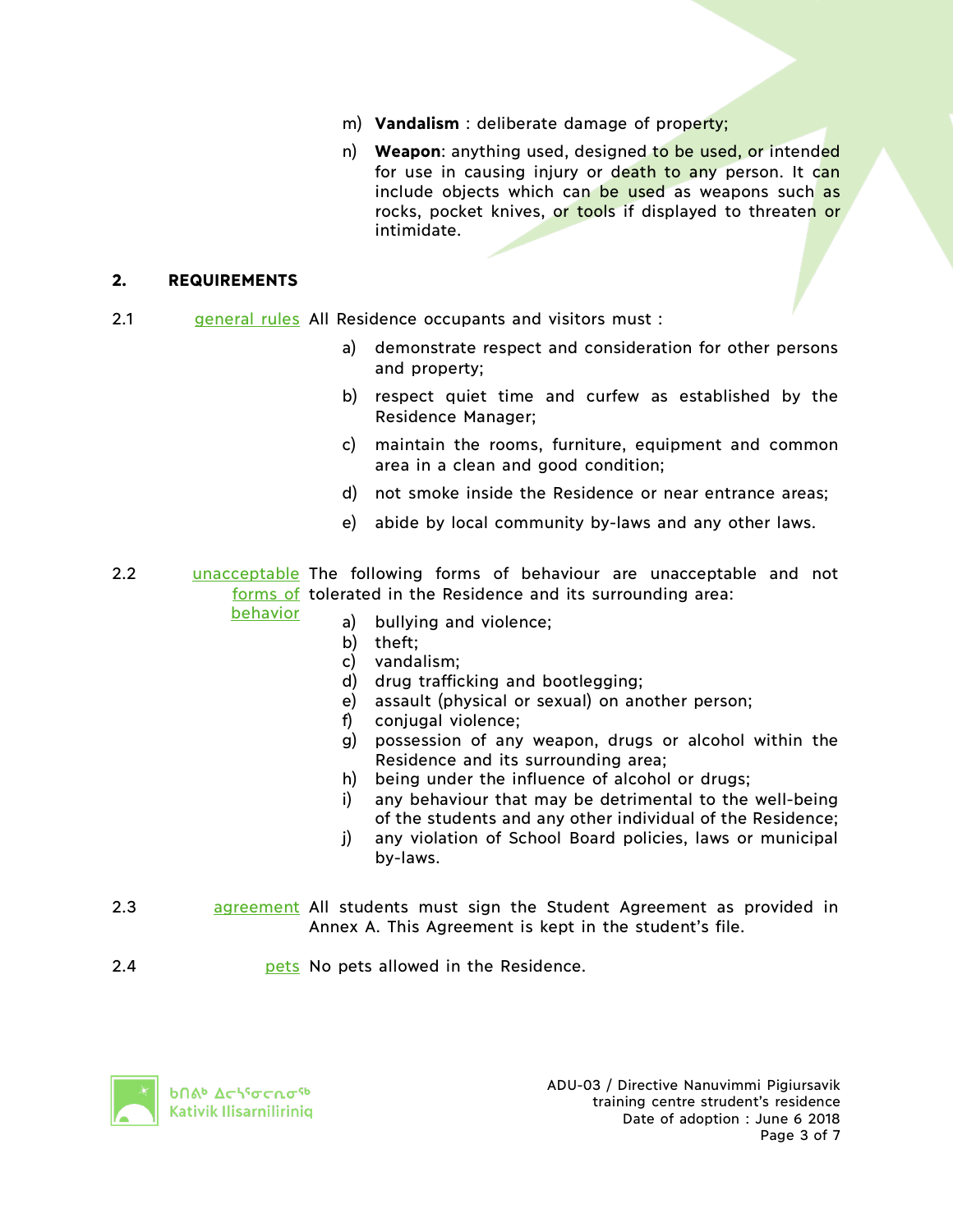#### **3. CORRECTIVE MEASURES**

- 3.1 The unlawful Any incident of theft, violence, and unlawful acts will be referred acts to the Kativik Regional Police Force.
- 3.2 **Sanction** An occupant who violates any of the rules set forth in this Directive is subject to:
	- a) verbal warning of a first incident;
	- b) written warning for a second incident and a meeting with the center Director or the manager of the residence;
	- c) for the third offence: a final written warning;
	- d) Possible eviction from the Residence.

However, an eviction or temporary withdrawal may be applied immediately by the Residence manager depending on the seriousness of the incident. Such measures must be preceded by a consultation with the Principal of the Centre or, if not available, with the Director of Adult Education Services.

- 3.3 eviction The Director of Adult Education may also evict an occupant from the Residence namely when :
	- a) Other means of correction are not feasible or have repeatedly failed to bring about proper conduct, or;
	- b) The occupant's presence remains harmful to the welfare of the residence, occupants, staff or any other person.
- 3.4 damages Occupants will be held responsible for any damage caused by their dependants or guests to their rooms, furniture and residence property, other than the normal wear and tear.
- 3.5 **inspection** The residence staff may enter a room any time it is deemed and search essential to the operation of the student housing unit or to the safety of the residents.

To ensure the safety of all residents, The Board may also conduct searches in bags, lockers, rooms and other areas when there is reasonable suspicion that the law or that this Directive is being breached namely regarding the possession of drugs, alcohol and weapons of any kind. Those found in violation of a law are also subject to criminal prosecution.

When entering the room to conduct such searches, a Residence staff should be accompanied by a witness. After completion of the search a report of the event shall be sent to the Director of Adult Education.

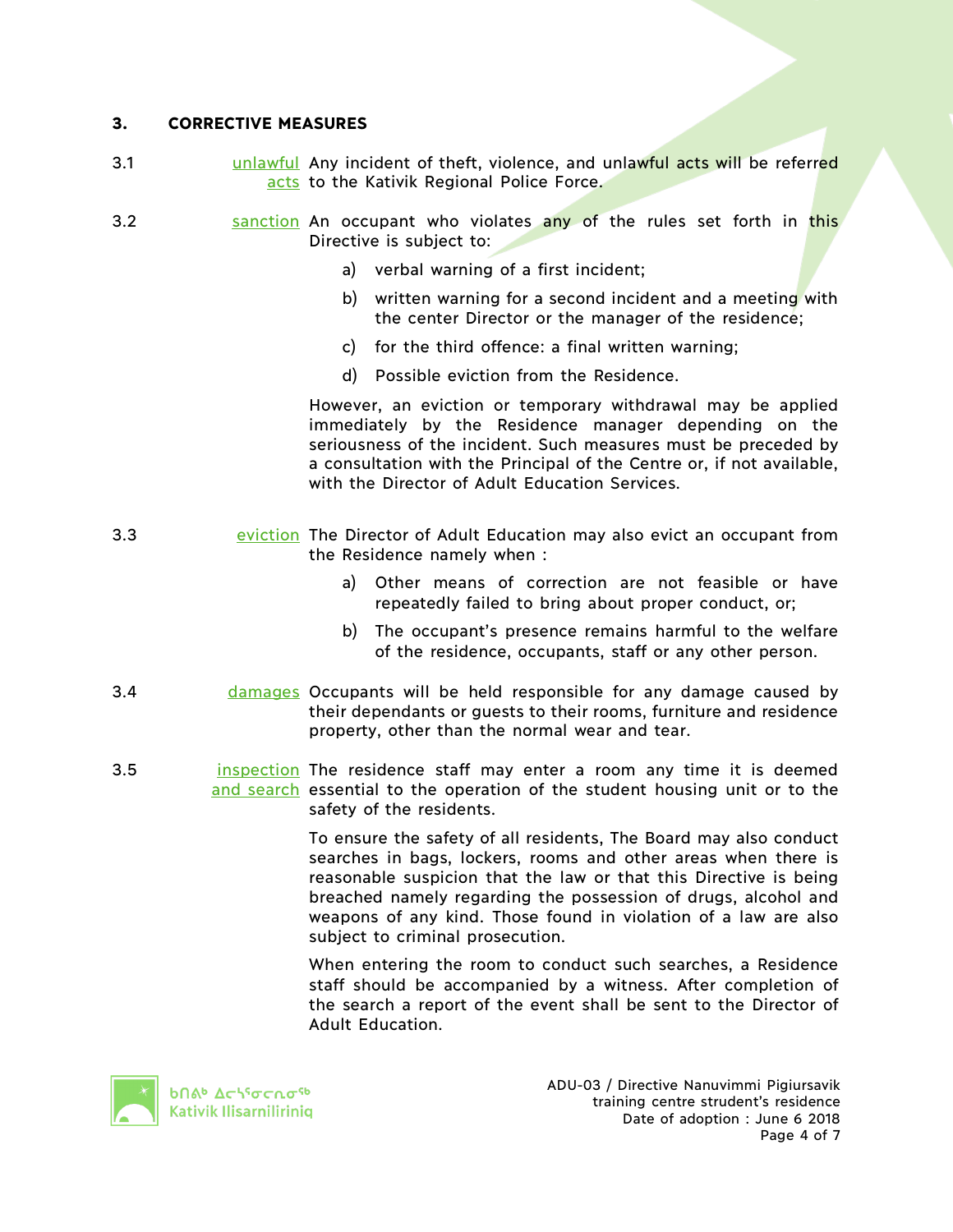### **4. OTHER PROVISIONS**

4.1 visitors All occupants are responsible for their visitors and will be held responsible for any damage caused by the visitors.

Visiting hours are determined by the residence.

- a) No overnight stay is allowed;
- b) No visitors may enter the Residence with bags or knapsacks;
- c) Visitors under the age of 18 are not allowed on the second or third floor of the residence unless accompanied by their parents.
- 4.2 quiet time All residents are expected to show consideration to fellow students at all times to maximize quietness in the Residence in order for occupants to have a good night's sleep and assist them in attending classes every morning.
	- a) The designated quiet hours are 9:00pm 8:00am throughout the week;
	- b) The stereo system must be turned off at 9:00pm on the floors;
	- c) The Residence front door will be locked at 12:00 midnight.

#### 4.3 responsibilities/ All occupants are responsible for:

**occupants** 

- a) Keeping the Residence and their room in good condition. Any damage must be reported immediarely;
- b) Cleaning after themselves in the cafeteria, lounge, laundry rooms and recreation areas;
- c) Doing their laundry;
- d) Their personal belongings;
- e) The key of their rooms. Any loss must be reported immediately and there might be a cost of replacement;
- f) Not moving furniture in and out of rooms and common areas without permission;
- g) Other household chores.

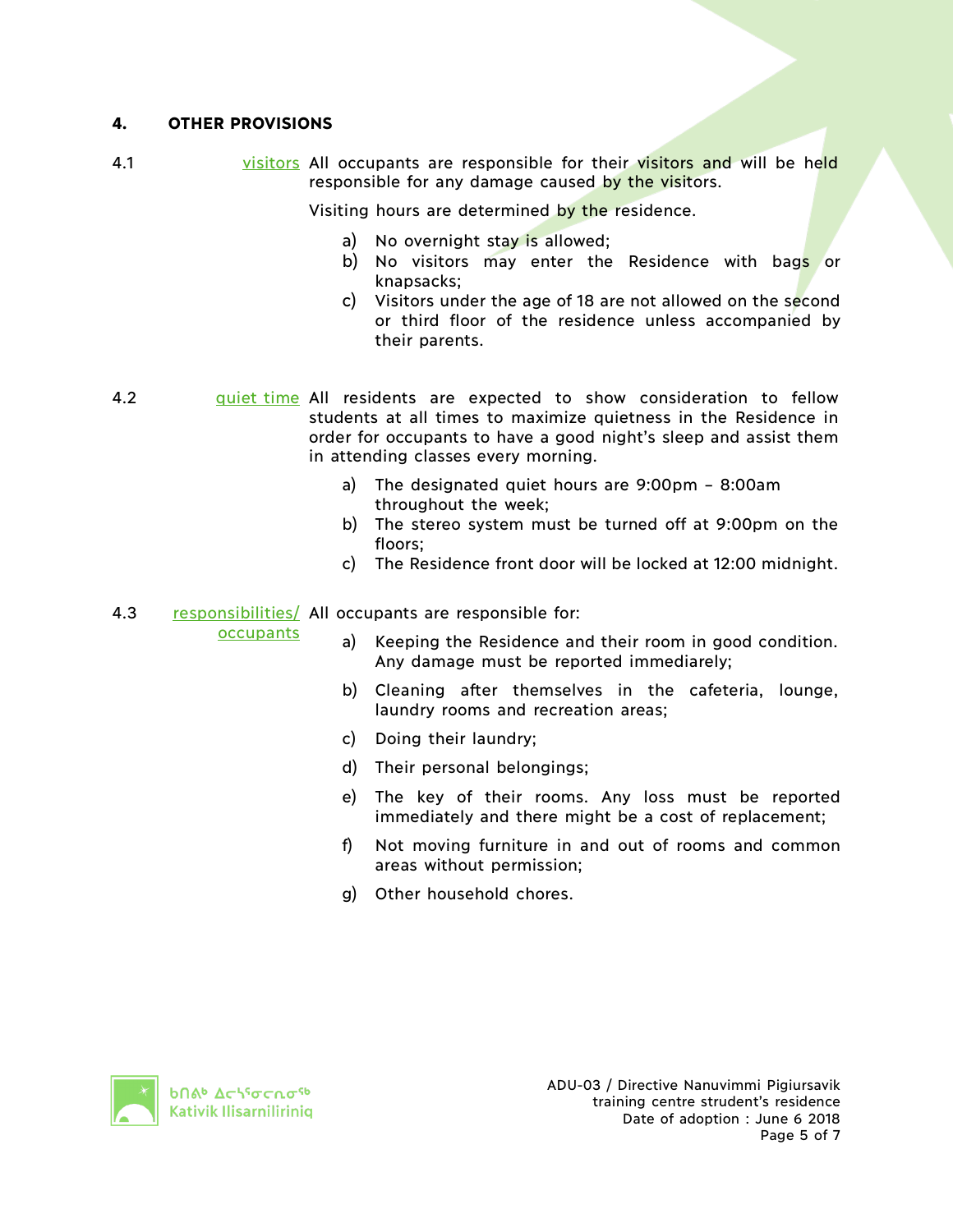- 4.4 responsability Residence occupants are responsible for ensuring at all times that for children their children, if any :
	- a) Are under the supervision of a person of at least 10 years old, at all time anywhere in the residence;
	- b) Do not disturb the other occupants;
	- c) Attend school if of school age.
- 4.5 cafeteria Eating utensils, cups, dishes etc. that belong to the kitchen must be returned. The cafeteria is at the exclusive use of the occupants, but for occasional guest, a student can pay for his guest a cost per meal and shall inform the kitchen staff at least 3 hours in advance thereof.
- 4.6 school hours Students must be in school at all time and are therefore allowed in the residence during regular school hours only in the following circumstances :
	- a) Medical reasons for themselves or their spouse or children;
	- b) Unforeseen disasters (fire, flood, snowstorms, shortage of water, etc.);
	- c) Appointment or commitment for medical or legal reasons;
	- d) Death of a family member;
	- e) Returning home.
- 4.7 **phone** When the phones designated for the occupants are used, the calls must be brief and without any long-distance charges.

#### **5. APPLICATION OF THIS DIRECTIVE**

- 5.1 **residence The Residence manager may establish complementary rules and** manager procedures in order to ensure the good functioning of the Residence.
- 5.2 **Example 1** previous The present directive replaces all other directives of the Board provisions pertaining to this subject, while respecting the policies adopted by the Council of Commissioners, where applicable. If such policies are adopted, the provisions of these policies will be integrated into this directive for the benefit of the reader.
- 5.3 responsibility Any person referred to in this Directive must abide to all its provisions and all managers of the School Board are responsible to ensure that all its provisions are applied and respected.

The Director of Adult Education Services is the person responsible for providing support in the interpretation of this Directive and to ensure its revision when necessary.



**b**በል<sup>b</sup> Δς\<sup>ς</sup>σς λσ<sup>ς b</sup> Kativik Ilisarniliriniq